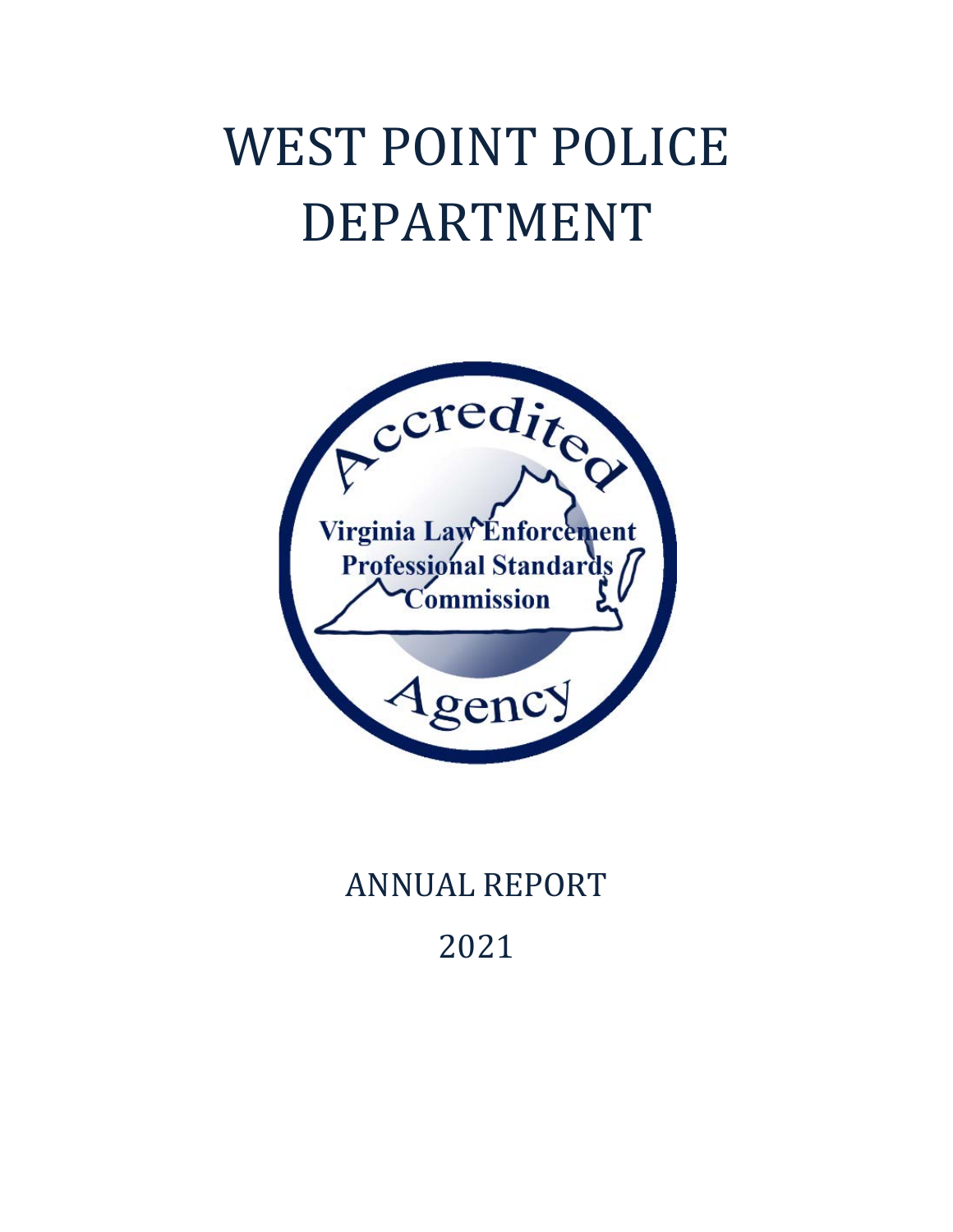## AGENCY ACTIVITIES

The West Point Police Department is dedicated to the protection and safety of the citizens of West Point. In addition to law enforcement, West Point Police Department provides a number of services to the community to enhance the safety and well-being of its citizens. These programs and services include:

- SAFE CHECK
- Project Lifesaver
- Child ID
- Property Checks
- Child Safety Seat Checks
- Presentations to civic groups
- Tours of the Police Department
- School Safety Audit
- School Resource Officer
- Smart, Safe, Sober
- You Drink, You Drive, You Lose
- Escorts and traffic control for funerals
- Town Hall Meetings
- Special Events such as the Crab Carnival and Chesty Puller Run
- Click It Or Ticket
- Operation Chill
- Say No to Drugs Walk
- Take Back the Night

Officers are also trained and ready to respond to emergencies that may occur including:

- Motor vehicle crashes, including those with hazardous materials or fires
- Natural disasters such as hurricanes, tornadoes and heavy snow
- Active shooter situations
- Hostage/barricade situations
- Man-made disasters such as fires or hazardous material spills
- Civil disturbances

The above emergencies often require response from multiple agencies depending upon the size, scope and severity. The West Point Police Department promotes good relationships and trains with other agencies so that response to emergencies is efficient. West Point Police Department works and often trains with the following agencies:

- West Point Fire Department
- King William County Sheriff's Office
- King and Queen County Sheriff's Office
- New Kent County Sheriff's Office
- Charles City County Sheriff's Office
- James City County Police Department
- Virginia State Police
- Department of Game and Inland Fisheries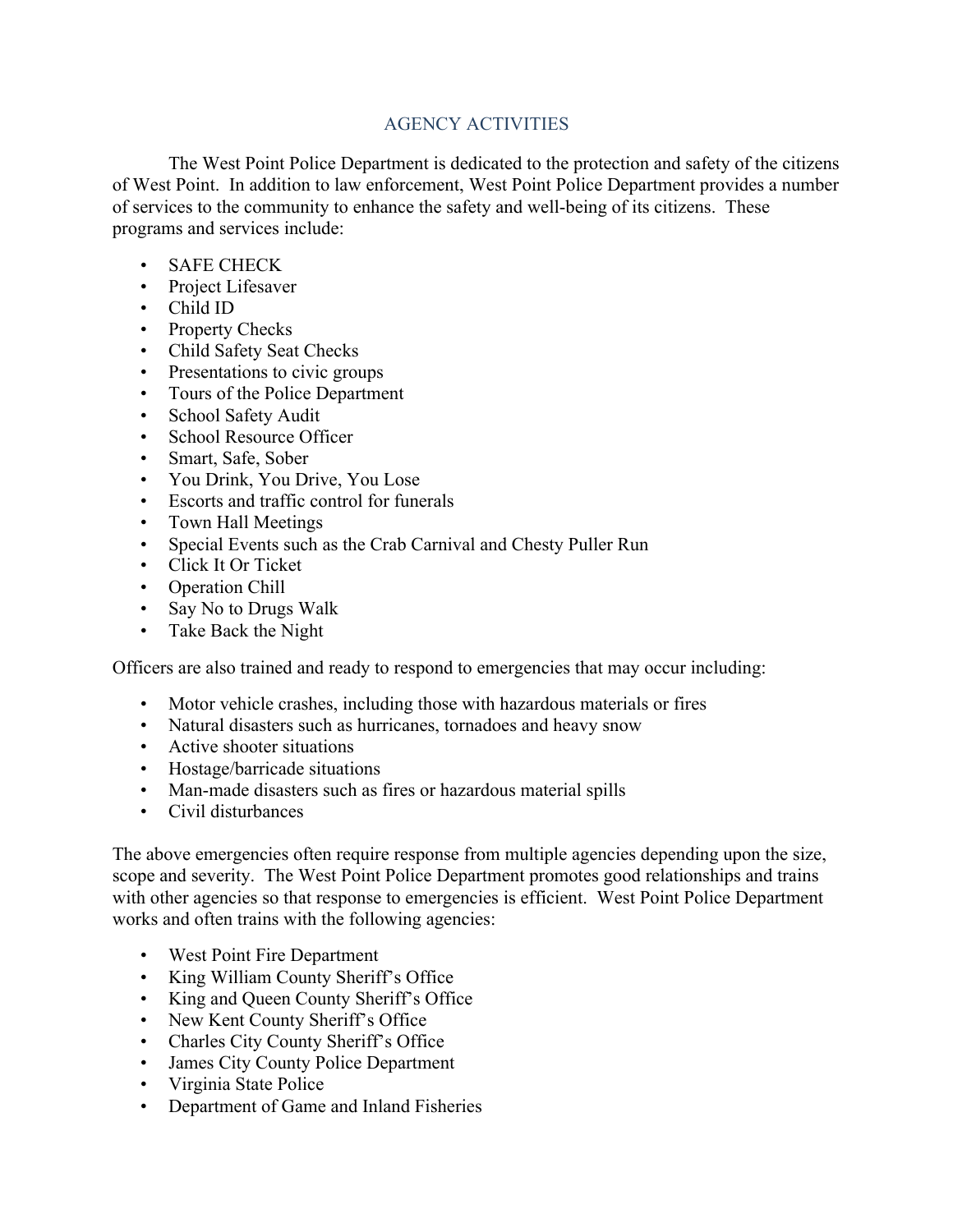- Virginia Department of Emergency Management
- Twin Rivers Drug Task Force
- Mattaponi Crime Solvers

Officers of the West Point Police Department also attend and participate in many activities in Town and with other agencies. Some of these include:

- VALEAC Accreditation Conference
- VDEM/NOAA meetings for inclement weather
- Central Virginia Law Enforcement Executives meeting
- Twin Rivers Drug Task Force

The year 2020 and now 2021 have brought challenges to the West Point Police Department as it has to the world as a whole. The VALEAC Conference was cancelled and meetings were conducted on Zoom. Covid-19 added the need for officers to think of officer and public safety, not only from an injury standpoint, but health safety too. Things have mostly reopened, but there are still some concerns. Most of the training and many meetings for the last half of 2020 and the first half of 2021 were accomplished through on-line classes or through Zoom meetings.





**Bridging Communities** 

**CRIMINAL JUSTICE SPOTLIGHT** 1st year criminal justice students participated in mock job interviews Thanks Chief Sawyer & Mrs. Schumacher of The West Point Police Department for helping Mrs. Ellis interview students! pic.twitter.com/CG8301sprO 3/8/21, 13:38

Three new officers joined the West Point Police Department. Officer Rodney Womack brings years of law enforcement experience from his prior employment with Hopewell Sheriff's Office. Officer Katie Bujarski also has law enforcement experience for Kings Mill Police Department, as